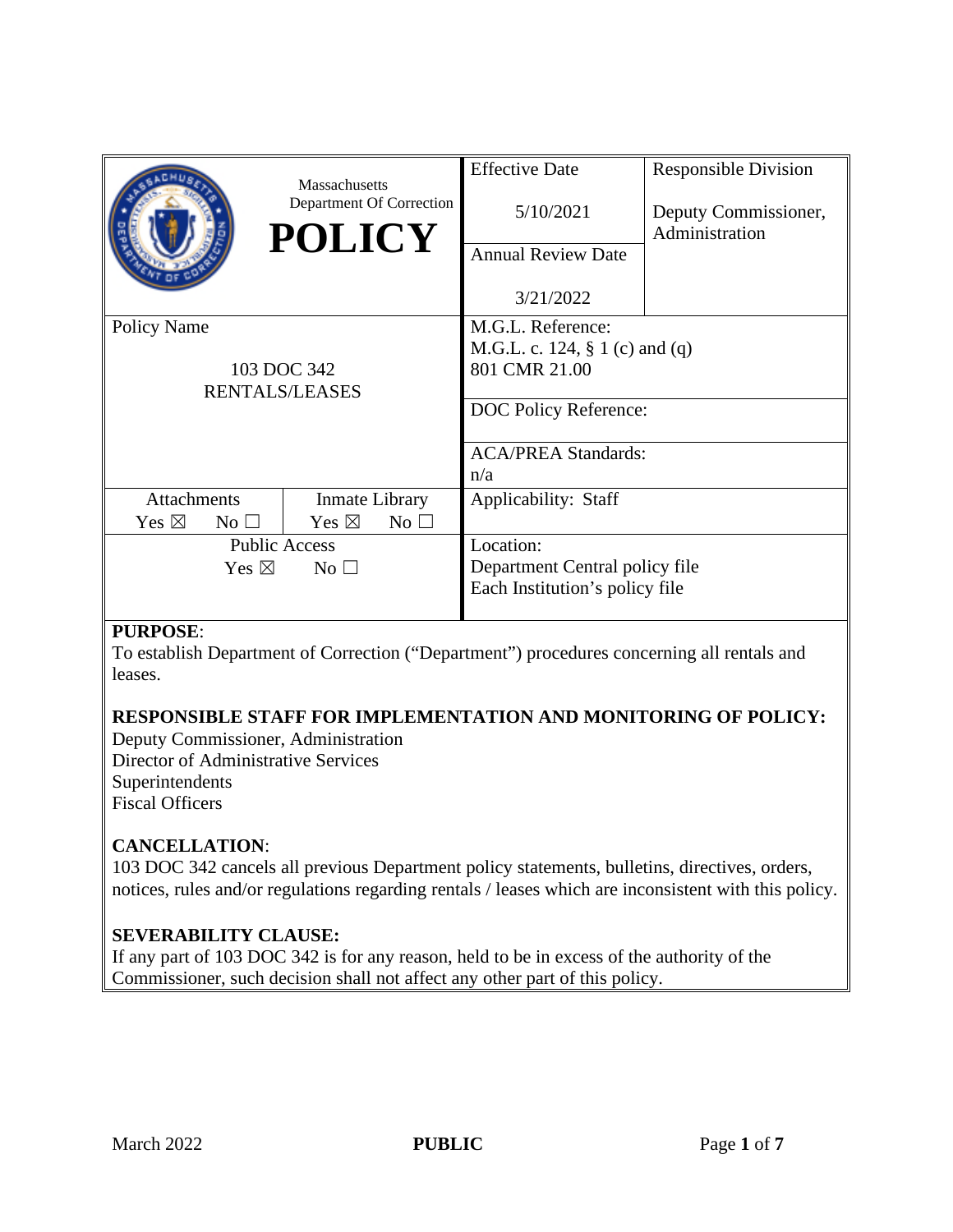# **TABLE OF CONTENTS**

| 342.01 | Definitions                                      | 3              |
|--------|--------------------------------------------------|----------------|
| 342.02 | General Information                              | 3              |
| 342.03 | Lease Purchase                                   | 3              |
| 342.04 | <b>Term Lease</b>                                | $\overline{4}$ |
| 342.05 | <b>Rental Agreements</b>                         | $\overline{4}$ |
| 342.06 | <b>Space/Property Rentals</b>                    | 5              |
| 342.07 | <b>Contract for Lease</b>                        | 5              |
| 342.08 | <b>Responsible Staff</b>                         | 6              |
| 342.09 | Retention of Accounting Records/Source Documents | 6              |

# **ATTACHMENTS**

| Attachment #1 | List of Hyperlinks |  |  |
|---------------|--------------------|--|--|
|---------------|--------------------|--|--|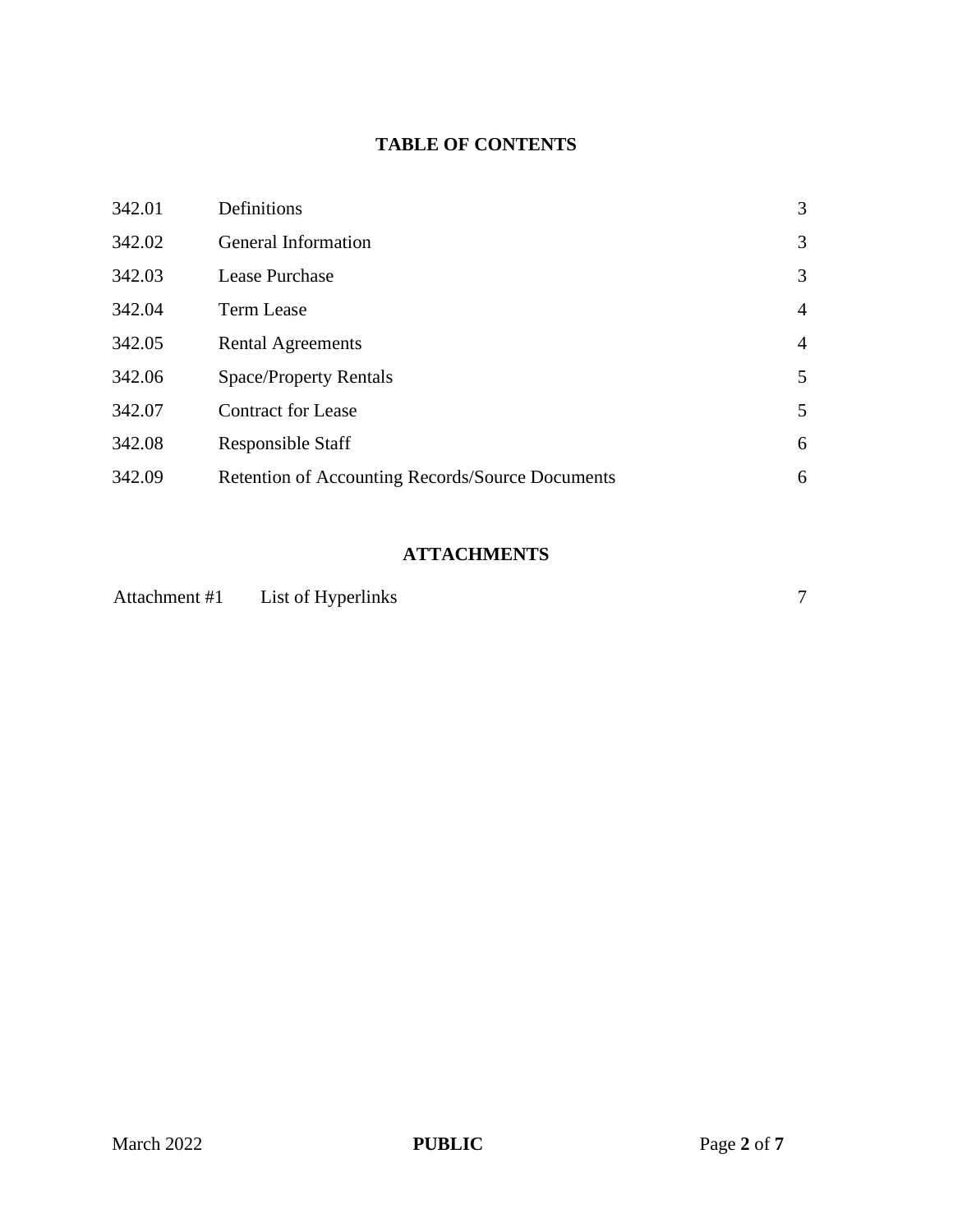#### **342.01 DEFINITIONS**

Expenditure Classification Handbook: The Office of the Comptroller (CTR) is required to establish a schedule of object classes and object codes pursuant to M.G.L. c. 29, § 27 to be used in all accounting for expenditures under the Massachusetts Management Accounting and Reporting System (MMARS). The object classes and object codes contained in this Expenditure Classification Handbook (ECH) indicate the types of goods and services for which Commonwealth funds are expended. The ECH can be accessed at: https://www.macomptroller.org/expenditure-classification-handbook.

Operational Services Division: An oversight agency that administers the procurement process by establishing Statewide Contracts for goods and services that ensure best value, provide customer satisfaction and support the socioeconomic and environmental goals of the Commonwealth and by providing specific operational services. www.mass.gov/osd

#### **342.02 GENERAL INFORMATION**

The Commonwealth of Massachusetts and the Department are committed to procuring all rental and leases through competitive bidding procedures in accordance with 801 CMR 21.00, Procurement of Commodities or Services, Including Human and Social Services, (Please refer to the Operational Services Division's Procurement Information Center website at https://www.mass.gov/handbook/conducting-best-value-procurements for further instructions). This includes rentals and leases from all funds, e.g. state appropriation, capital, canteen, and other discretionary funds.

## **342.03 LEASE PURCHASE**

- 1. The following is a general overview of the lease purchase arrangements:
	- A. Payments (principal, interest, and service/maintenance costs) are made periodically (monthly, quarterly, etc.) spreading the acquisition cost over a longer period of time.
	- B. Departments build equity in the equipment as payments are made to the lessor. Title shall transfer to the Department at the end of the lease term if a buy-out option is exercised.
- 2. Buy-out options in a lease-purchase contract may be predetermined at the beginning of the contract term or left until a later date of determination at the fair market value of the equipment. However, determinations of the buy-out price at the beginning of the contract may not be a fair assessment of the fair market value of the equipment in the future. This shall be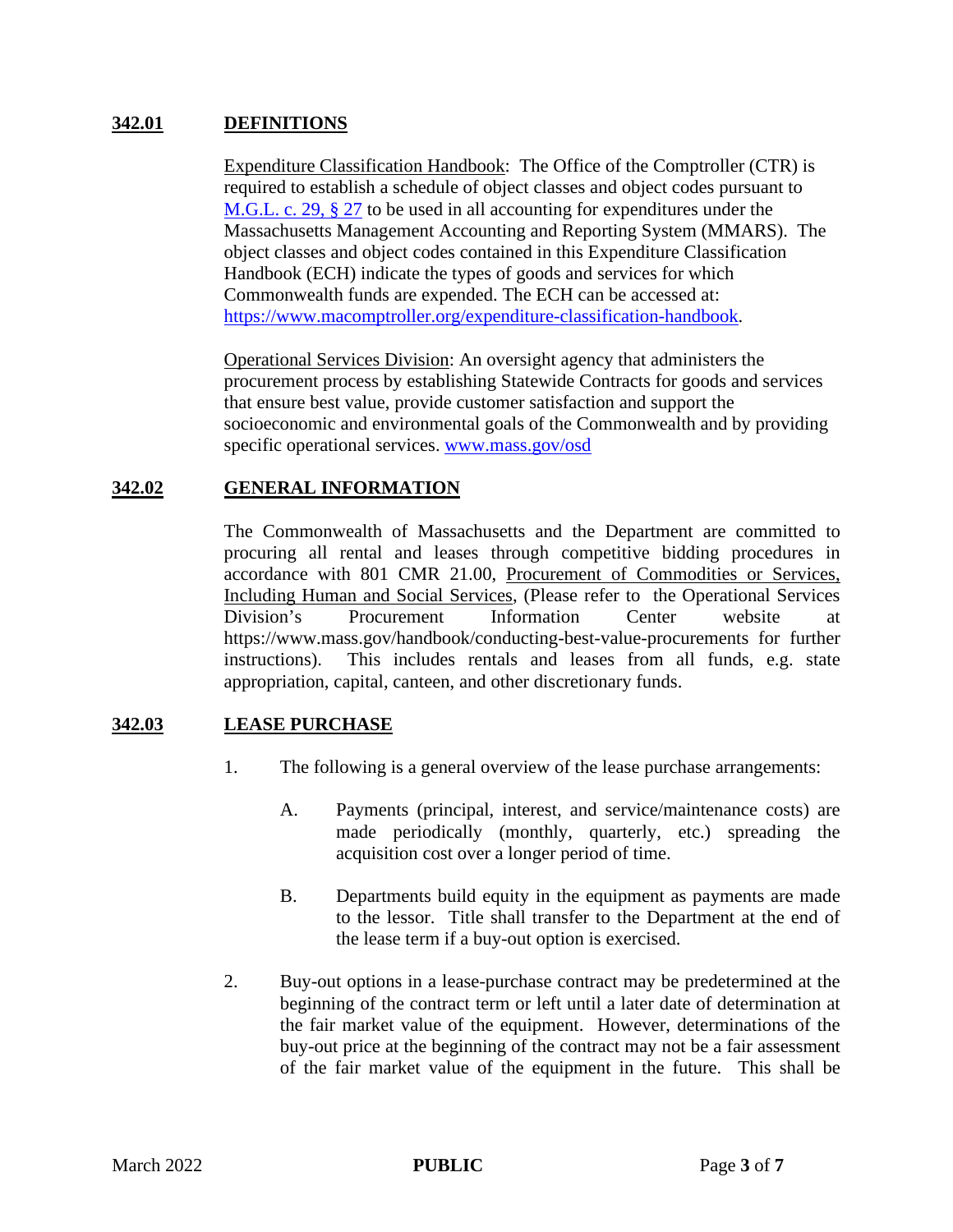considered by facilities when developing a contract with such an arrangement.

3. Both the appropriate fiscal office and the vendor shall sign a Commonwealth of Massachusetts Purchase Order for Commodities and or Services Form. The purpose of the Commonwealth of Massachusetts Purchase Order for Commodities and or Services form is to confirm with the vendor exactly which equipment and/or services the Department is selecting from the statewide contract.

## **342.04 TERM LEASE**

- 1. The term lease (operational lease) may be a feasible option for institutions/programs which have a substantial need (longer than six (6) months), but that do not wish or do not intend to purchase the commodity.
- 2. Generally, the following are some characteristics of term leases:
	- A. The monthly payments shall usually be less than rental agreements and lease-purchase agreements, but the institutions/programs shall not build equity in the equipment.
	- B. In a lease contract, the facility may be required to maintain and service the commodity even though title to the equipment remains with the leasing company.
- 3. Both the appropriate fiscal office and the vendor shall sign a Commonwealth of Massachusetts Purchase Order for Commodities and/or Services Form. The purpose of the Commonwealth of Massachusetts Purchase Order for Commodities and or Services form is to confirm with the vendor exactly which equipment and/or services the Department is selecting from the statewide contract.

#### **342.05 RENTAL AGREEMENTS**

- 1. A rental agreement is an ideal arrangement for institutions/programs which have a one-time need or a short-term requirement (six (6) months or less) for a commodity. Renting is not the most practical arrangement for facilities that desire to purchase equipment or have a long-term need or requirement for the commodity. These commodities are needed temporarily or for the specific or unusual event, and it is not practical or reasonable to purchase or lease the commodity.
- 2. The institutions/programs shall know their exact requirements for the commodity, negotiate the best pricing structure, and adhere to the terms of the rental contract.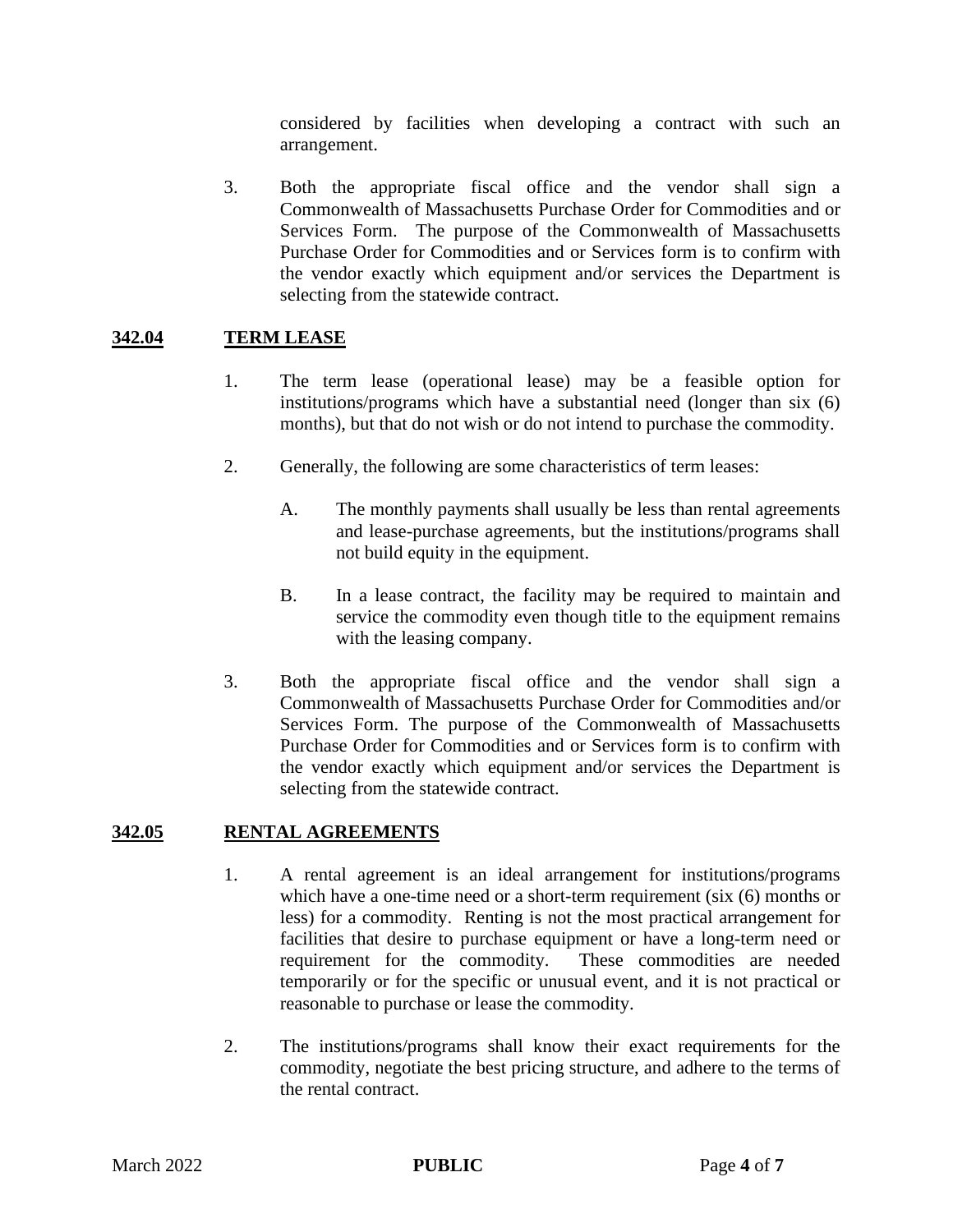#### **342.06 SPACE/PROPERTY RENTALS**

1. Temporary space rentals shall be procured in accordance with 801 CMR 21.00 and the Expenditure Classification Handbook.

After approval, the fiscal office shall then utilize a Contract for Lease or Recurring Payment Order, Commonwealth Terms and Conditions, Standard Contract Form, and shall be appropriately filed and retained in the procurement file. Those temporary space rentals that are on a Master Agreement do not require the aforementioned Terms and Conditions or Standard Contract Form to be executed. If the lease exceeds the Department delegation amount and is not on a Master Agreement, the aforementioned documents shall be forwarded to the Director of Administrative Services for approval prior to submission to the Comptroller.

- 2. All other requests for space or property rentals/leases, not deemed as temporary, shall be made in accordance with Chapter 579 of the Acts of 1980 as amended and in compliance with regulations issued by the Division of Capital Asset Management and Maintenance (DCAMM) of the Executive Office of Administration and Finance. The manual for "Leasing and State Office Planning" is available on the internet at http://www.mass.gov/anf/property-mgmt-and-construction/sale-and-leaseof-state-assets/leasing-and-state-office-planning/manual-for-leasing-andstate-office-planning.html
	- A. All requests shall be forwarded to the Director of Administrative Services in writing, who shall review and advise as to what further action may be taken.
	- B. All encumbrances shall utilize a Contract for Lease or Recurring Payment Order and the appropriate lease documents as approved and signed off on by DCAMM. The Contract for Lease or Recurring Payment Order and attachments shall then be forwarded through the Director of Administrative Services to the Office of the Comptroller, Procurement Unit, for final approval.
	- C. Any amendments or extensions shall be submitted through the Director of Administrative Services to DCAMM for approval.

## **342.07 CONTRACT FOR LEASE**

1. A Contract for Lease or Recurring Payment Order shall be set up for each lease agreement, except for temporary space.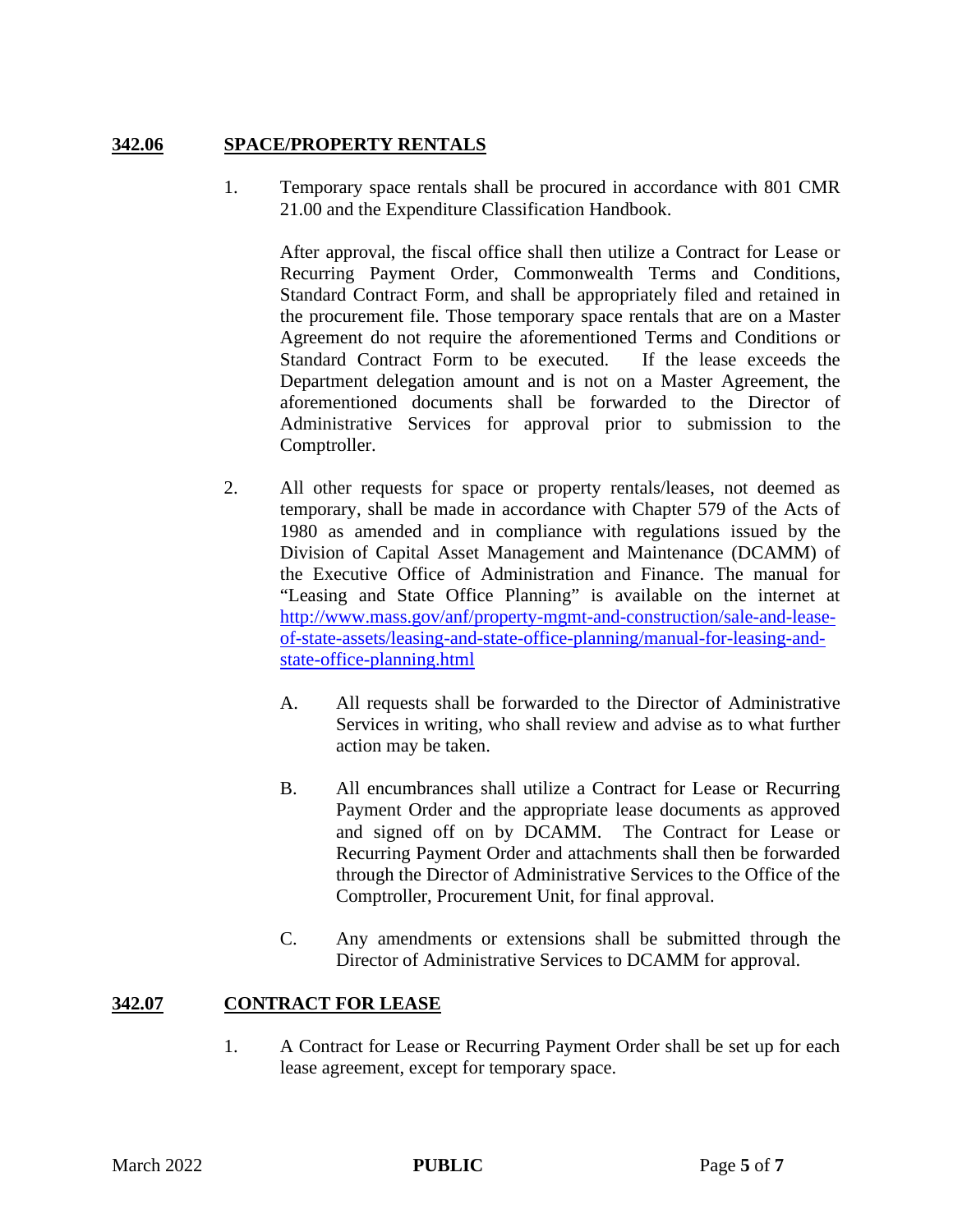- 2. For any lease or rental agreement the following encumbrance procedures shall be followed:
	- A. If the lease is offered under a statewide Master Blanket Purchase Order, the Commonwealth of Massachusetts Purchase Order for Commodities and/or Services Form shall be appropriately filed and retained in the facility's procurement file.
	- B. If the lease is not available on a Master Blanket Purchase Order and is within the Department's delegation amount, the bid evidence, Commonwealth Terms and Conditions, Standard Contract Form and other appropriate forms as required by the purchasing policy shall be appropriately filed and retained in the procurement file. If the lease is not available on a Master Blanket Purchase Order and exceeds the Department's delegation amount, copies of the aforementioned documents shall be forwarded to the comptroller through the Director of Administrative Services for approval.

#### **342.08 RESPONSIBLE STAFF**

The Director of Administrative Services, under the direction of the Deputy Commissioner of Administration shall implement and monitor this policy throughout the Department. The respective fiscal offices shall implement and monitor this policy for the appropriate institutions. Also, the Director of Administrative Services or a designee shall have access to all institutions and their fiscal records for audit purposes to determine compliance with this policy.

#### **342.09 RETENTION OF ACCOUNTING RECORDS/SOURCE DOCUMENTS**

The Department (facility/institution) copy of all fiscal documents shall be systematically filed to facilitate later retrieval for audit purposes.